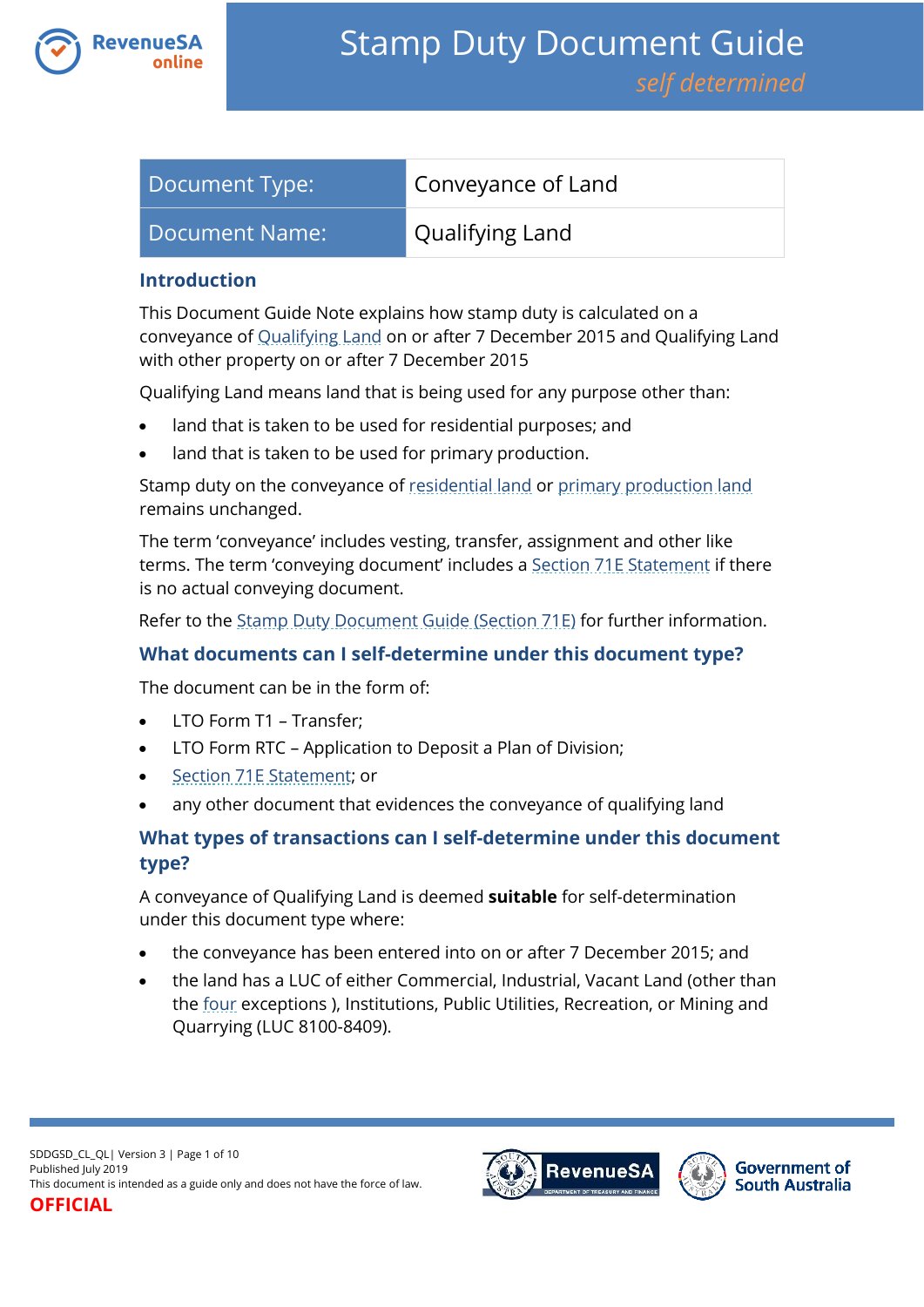

The document can be self-determined under this document type regardless of whether:

- the parties are related or unrelated;
- the conveyance is for consideration or no consideration;
- the conveyance is for consideration and includes other property;
- a full or fractional interest is being conveyed; or
- a portion of land is being conveyed (e.g. RTC).

## The following similar transactions cannot be self-determined under this document type:

For a conveyance of land with a LUC within the category of residential land or primary production land (or any of the [four](https://www.revenuesa.sa.gov.au/stampduty/real-property-land#NotQualifyingLand) specific types of vacant land), refer to the document type:

# [Conveyance of Land | Residential Land/Primary Production Land](https://www.revenuesa.sa.gov.au/stampduty/stamp-duty-document-guide/self-determined/conveyance-of-land/sddgsd_cl_rpp)

If the conveyance is for multiple titles comprising both qualifying land and land coded as residential or primary production (or any of the [four](https://www.revenuesa.sa.gov.au/stampduty/real-property-land#NotQualifyingLand) specific types of vacant land), the conveying document(s) must be **submitted to the Commissioner for assessment** with advice as to the apportionment of the consideration for the qualifying land and for the land coded as residential or primary production (or any of the [four](https://www.revenuesa.sa.gov.au/stampduty/real-property-land#NotQualifyingLand) specific types of vacant land).

# **What evidence do I need to retain for audit purposes?**

For audit purposes, you will need to retain the following documentation either in paper form or electronic form:

- a copy of the documents;
- a copy of the contract for sale and purchase of the land (if applicable) together with any Business Sale Agreement, schedule of plant/equipment, depreciation schedule, asset register;
- a copy of the contract for sale and purchase of the land together with the schedule showing the description and consideration for the items of other property;
- a copy of the direction or nomination (if applicable);
- a copy of the Assignment of Interest in the Contract (if applicable);
- a copy of the written statement from the builder stating the value of improvements as at the date of settlement (if applicable);
- a copy of the Certificate of Incorporation (where there is a nominee contract and a company is to be registered on the Certificate of Title); and



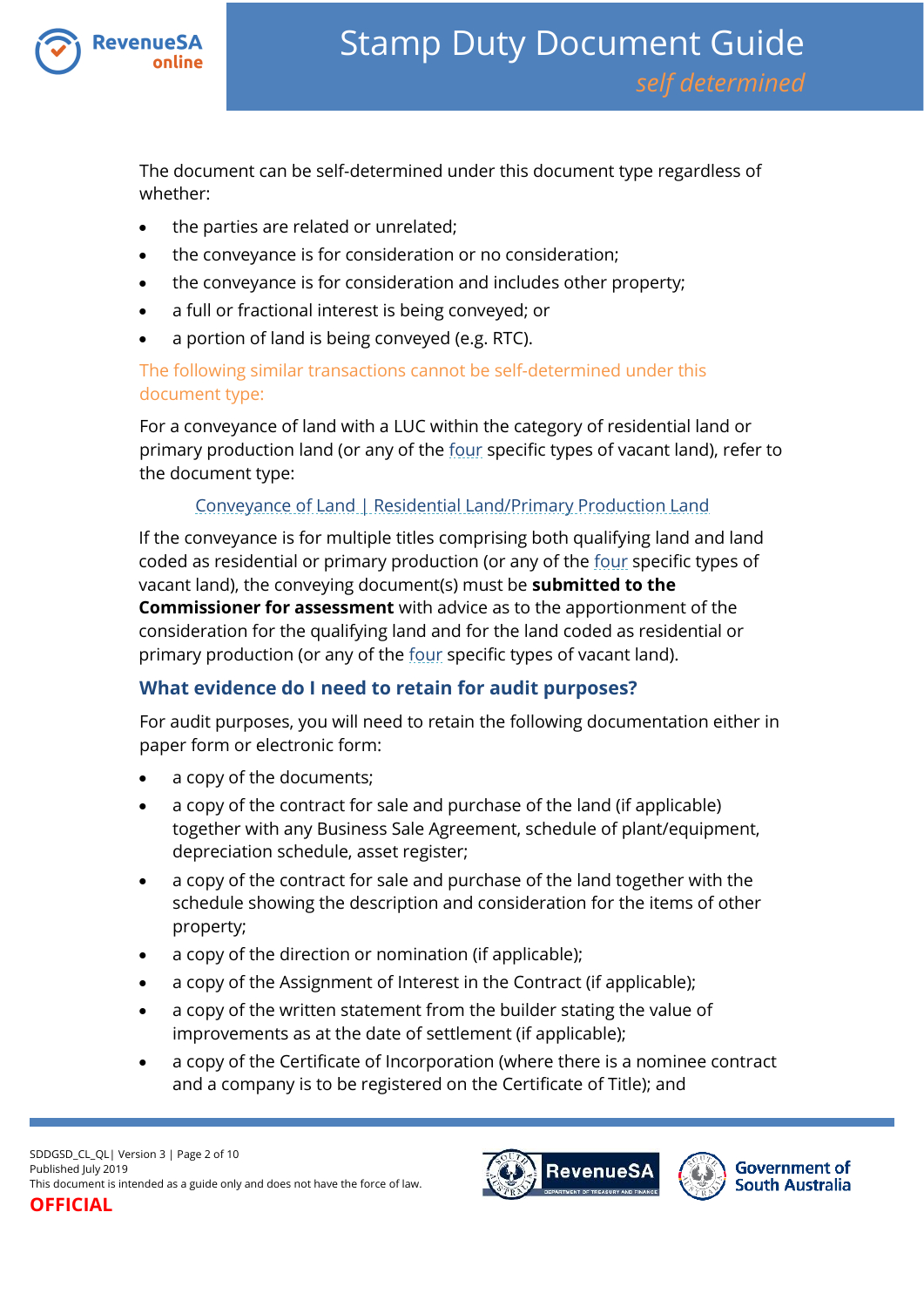

- evidence of the market value of the land as at the date of conveyance (if the parties are related, the transaction is not at 'arm's length' or a fractional interest is being conveyed); and
- evidence that a stamp duty determination has been made (i.e. Certificate of Stamp Duty, Document ID or stamped document).

## **Land with other property**

This Section explains how stamp duty is calculated on a conveyance of Qualifying Land pursuant to a contract for sale and purchase of land which has been entered into on or after 7 December 2015 together with a conveyance of other property where there is a consideration passing between the parties for both the land and the other property.

The contract for the sale and purchase must include a reference that other property is included. Other property can include items listed in the contract for sale and purchase of the property such as:

- Chattels;
- Livestock;
- Plant & equipment;
- Stock;
- Water licence;
- Goodwill; and
- Intellectual property

The contract for sale and purchase of the property may or may not apportion the consideration to the land and to the other property.

Where the contract for sale and purchase of the property does apportion the consideration, refer to Valuer-General valuation and a determination is made on the greater of the land contract consideration or the Valuer-General Market Value valuation. If the Valuer- General Market Value valuation is higher than the total contract consideration, the transfer must be **submitted to the Commissioner for assessment**.

Where the contract for sale and purchase of the property does not apportion the consideration, refer to the Valuer-General valuation and a determination can be made on the Valuer-General valuation. If the Valuer-General Market Value valuation is higher than the contract consideration, the transfer must be **submitted to the Commissioner for assessment**.

A transfer of a water licence includes the transfer of the whole or part of a water allocation of a water licence and is exempt from duty.

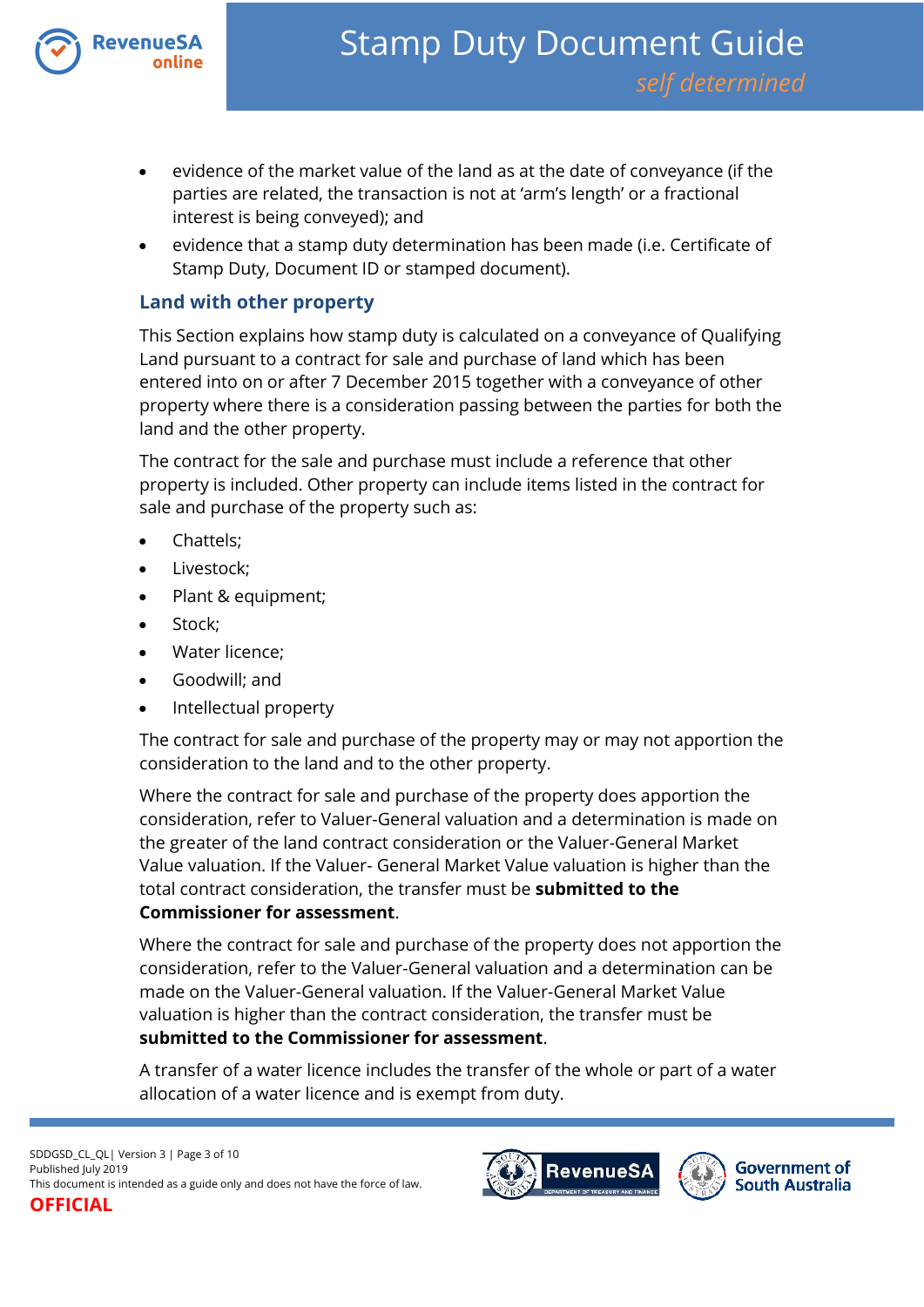

You will need to include the consideration for the other property in the specific field in RevenueSA Online. The other property is not liable to stamp duty.

# **Examples**

## Conveyance of Qualifying Land with Other Property (Chattels)

Jim contracts to sell commercial land to Ann for \$750 000 which consideration includes chattels for \$20 000. Jim is unrelated to Ann and the contract has been negotiated at arm's length through a land agent. This is a *bona fide* arm's length transaction, therefore, pursuant to Section 60A(2), the consideration is accepted as the market value of the land.

The stamp duty is calculated on \$730 000 and the relevant reduction applied. The conveyance of the other property is not required to be determined.

Note: The consideration panel of the Transfer should recite 'Seven Hundred and Thirty Thousand Dollars (\$730 000)' or 'Seven Hundred and Thirty Thousand Dollars (\$730 000) plus Twenty Thousand Dollars (\$20 000) for Other Property'. The consideration panel in the Transfer must not recite 'Seven Hundred and Fifty Thousand Dollars (\$750 000)' as duty will be applied to this consideration.

#### Conveyance of Qualifying Land with Chattels, no consideration apportioned.

Fred contracts to sell his warehouse to Barney for \$655 000 which consideration includes various chattels. Fred is unrelated to Barney and the contract has been negotiated at arm's length through the local land agent.

The contract refers to chattels but does not apportion the consideration between the land and the chattels.

A Valuer-General Market Value search shows the value of the land is \$590 000 and the parties accept this value. The stamp duty is calculated on \$590 000 and the relevant reduction applied. The conveyance of the chattels (other property) is not required to be determined.

Note: The consideration panel of the Transfer should recite 'Pursuant to contract dated dd/mm/yyyy'. The consideration panel in the Transfer must not recite 'Six Hundred and Fifty Five Thousand Dollars (\$655 000)' as duty will be applied to this consideration.

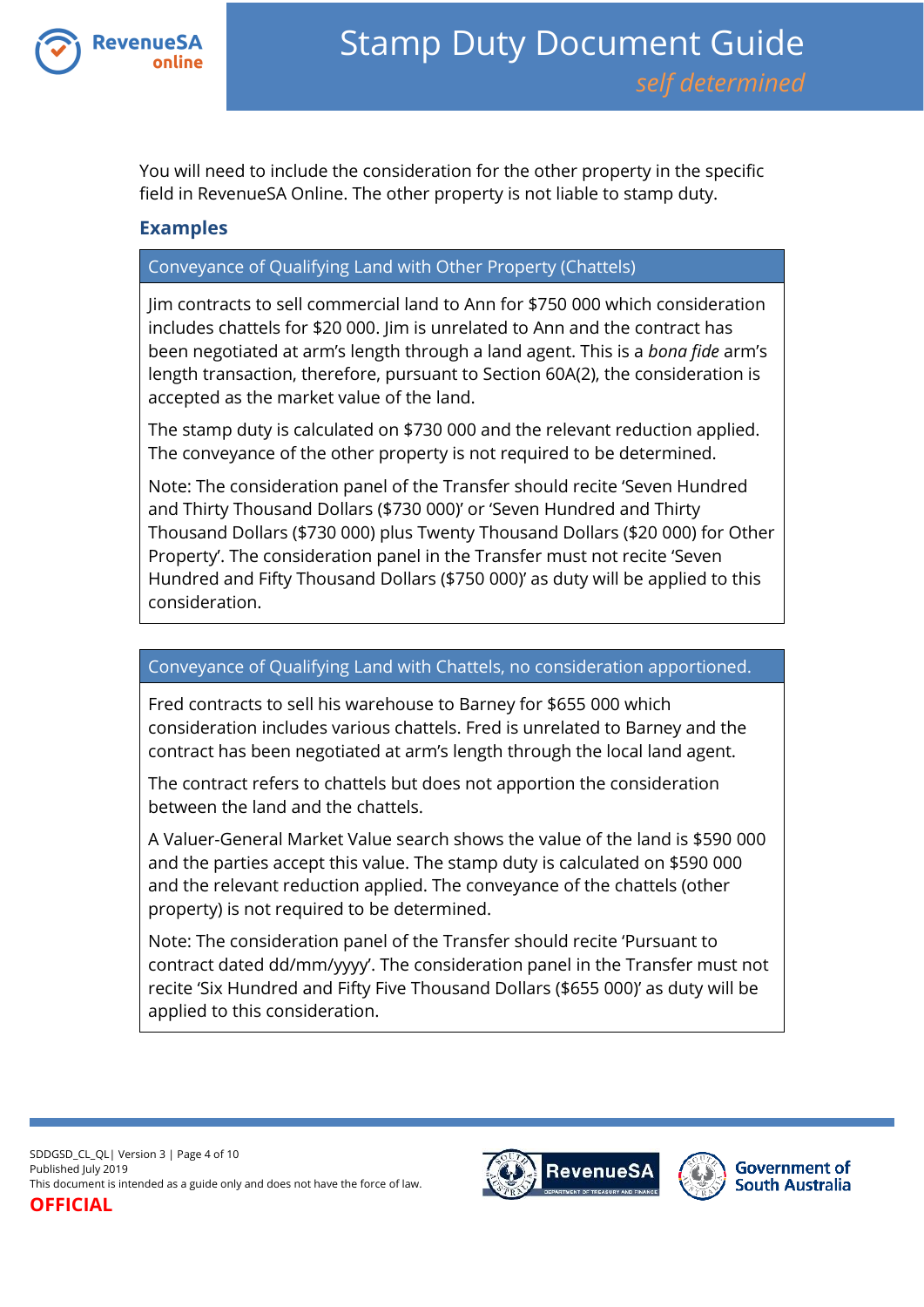

# **What Section(s) of the** *Stamp Duties Act 1923* **applies?**

- Section 15A
- Section 60
- Section 60A
- Section 67
- Section 71(1)
- Section 71E

# **What stamp duty is payable on this document?**

Stamp duty is charged using the *ad valorem* conveyance rate of stamp duty on either the **consideration** or **market value** of the interest being conveyed as at the date of conveyance, WHICHEVER IS THE GREATER, assuming that the property is at that date free from encumbrances (Section 60A(1)).

If the transfer is for no consideration, stamp duty is calculated on the **market value**.

The stamp duty reduction available on Qualifying Land is:

| Date contracted entered into             | Stamp duty Reduction |  |
|------------------------------------------|----------------------|--|
| on or before 6 December 2015             | No reduction         |  |
| Between 7 December 2015 and 30 June 2017 | 1/3 reduction        |  |
| Between 1 July 2017 and 30 June 2018     | 2/3 reduction        |  |
| From 1 July 2018                         | Full reduction       |  |

Application of the stamp duty reduction is based on the date of the contract. If no contract has been entered into then the reduction is based on the date of the document.

If the transaction is a *bona fide* arm's length transaction between unrelated parties, then pursuant to Section 60A(2) the consideration may be treated as the market value of the land as at the date of conveyance.

Where a fractional interest or portion of land is conveyed, the parties are related or the transaction is not at 'arm's length', you must obtain evidence of the market value of the land as at the date of conveyance. For example:

- valuation from a suitably qualified valuer (if the valuation is less than the Valuer-General valuation for the land, the conveying document must be **submitted to the Commissioner for assessment** together with a copy of the valuation); or
- evidence of the current Valuer-General's capital value for the land (e.g. a copy of the relevant SAILIS print-out). If you do not accept this value, submit

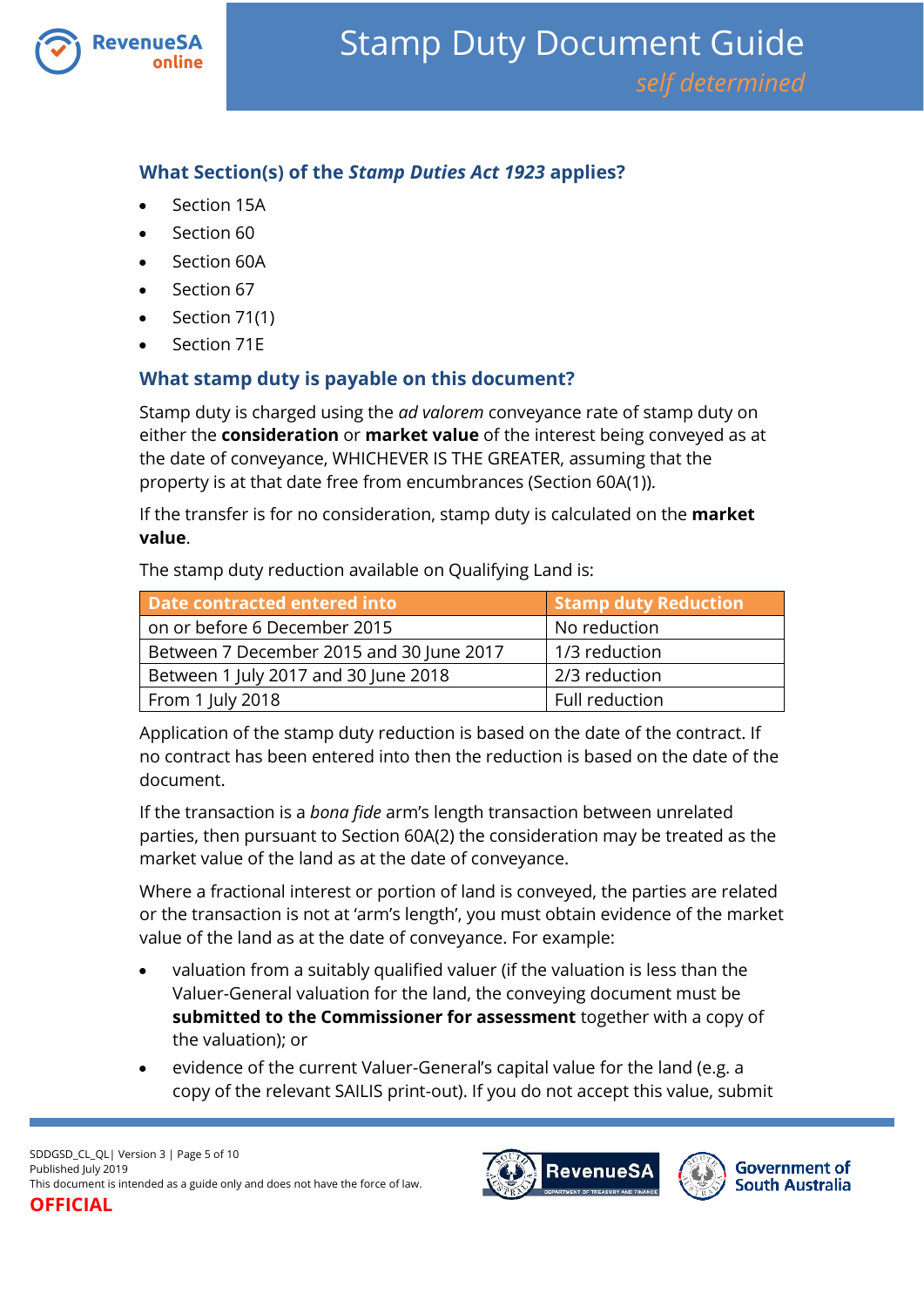

the conveying document to the Commissioner for assessment with reasons and evidence to support the lower value.

The consideration expressed as being payable, or the value declared if transfer is for no consideration for the land must represent the actual value of the land and will be subject to verification by RevenueSA's Compliance Services Branch.

If the consideration appears lower than the value, the Commissioner may cause a valuation of the land to be made and calculate stamp duty on that value (refer [Information Circular No 102](https://www.revenuesa.sa.gov.au/forms-and-publications/information-circulars-and-revenue-rulings/information-circulars/ic_102) for further information). The Commissioner may pass on the whole or part of the cost of making the valuation to the person(s) liable to pay the duty.

Where land is being conveyed pursuant to a contract for sale and purchase of land and the land has been improved since the contract was signed but prior to settlement, stamp duty is calculated on the value of the land including improvements, whether complete or partially complete, as at the date of the conveyance of the property to the purchaser, which is usually the date of settlement. Refer to [Stamp Duty Document Guide \(Opinions\)](https://www.revenuesa.sa.gov.au/stampduty/stamp-duty-document-guide#Opinions) and [Revenue Ruling](https://www.revenuesa.sa.gov.au/forms-and-publications/information-circulars-and-revenue-rulings/revenue-rulings/sda008)  [SDA008](https://www.revenuesa.sa.gov.au/forms-and-publications/information-circulars-and-revenue-rulings/revenue-rulings/sda008) for an explanation for this type of transaction. Evidence of value of the improvements, preferably a written statement from the builder stating the value of the improvements as at the date of the conveyance, must be kept for audit purposes.

## **Section 67**

If the conveyance is a part of a series of transactions with other documents (Section 67), then stamp duty is calculated on the **total value** of the property in the series of transactions and apportioned to each conveying document.

If the documents subject to Section 67 are being determined at different times, they must be **submitted to the Commissioner for assessment** with the details of the other documents in the series of transactions.

Refer to the [Stamp Duty Document Guide \(Section 67\)](https://www.revenuesa.sa.gov.au/stampduty/stamp-duty-document-guide/section67) for further information.

## **GST**

If a transaction includes an amount payable for GST, duty is payable on the GST inclusive amount pursuant to Section 15A. The GST must be included in the consideration expressed in the conveying document pursuant to Section 11 of the *Taxation Administration Act 1996*. For example, where the consideration for a sale of land is \$100 000 plus GST of \$10 000, the consideration panel in the conveying document can recite either:

- \$100 000 plus GST of \$10 000; or
- \$110 000.



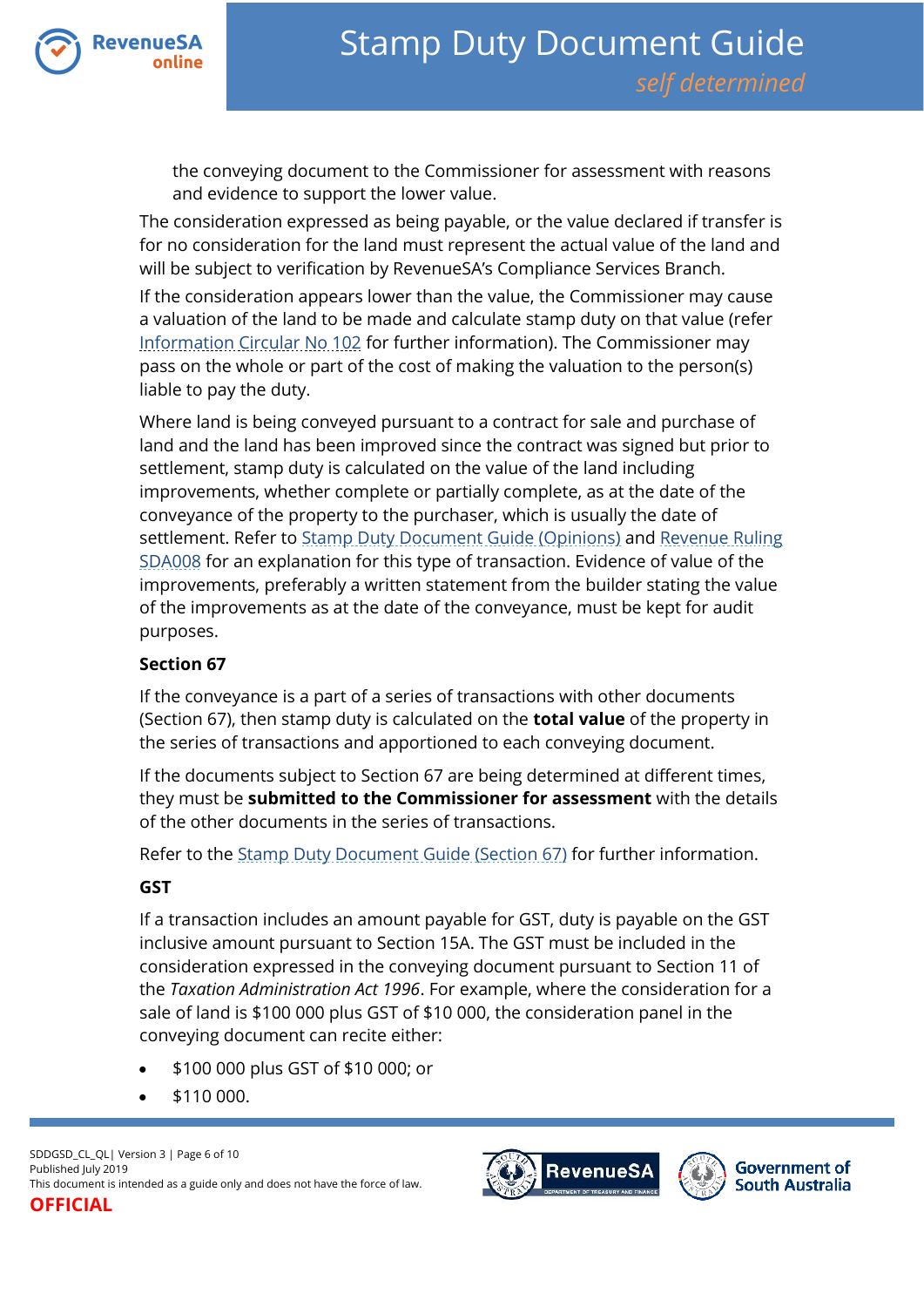

#### **Conveyance of Land pursuant to a Nominee Contract**

Where a sale contract is executed 'and/or nominee', a Letter of Agency is not required.

Any direction to the vendor as to the true transferee at settlement should be recorded in writing and kept on the relevant RevenueSA Online file for audit purposes. Where this direction is provided by the purchaser under the sale contract, this is often referred to as a 'Nomination' or 'Letter of Nomination'.

Refer to [Revenue Ruling SDA009](https://www.revenuesa.sa.gov.au/forms-and-publications/information-circulars-and-revenue-rulings/revenue-rulings/sda009) for further information.

#### **Conveyance of Land pursuant to an Assignment of Interest in a Contract**

More than one assignment can arise out of a contract, or the same interest can be assigned more than once.

## **Examples**

#### Conveyance of Land pursuant to an Assignment of Interest in a Contract

Ann contracts to sell ten separately titled allotments to Bob. Bob then assigns each allotment to ten separate unrelated purchasers.

Stamp duty is payable on **each** assignment and on **each** Transfer or other conveying document. The stamp duty payable on each assignment is calculated on the greater of the consideration paid for the assignment or the full market value of the interest assigned. The total of the considerations on the ten conveying documents should be equal to the contract consideration. Section 67 would **not** be applied to these documents if the Commissioner can be satisfied that each allotment will be used separately and independently of the others, refer to Section 67(2)(a) and the [Stamp Duty Document Guide](https://www.revenuesa.sa.gov.au/stampduty/stamp-duty-document-guide/section67)  [\(Section 67\)](https://www.revenuesa.sa.gov.au/stampduty/stamp-duty-document-guide/section67) for further information.

Refer to [Revenue Ruling SDA009](https://www.revenuesa.sa.gov.au/forms-and-publications/information-circulars-and-revenue-rulings/revenue-rulings/sda009) for further information.

#### **Promoter Company**

'Promoters' means the initial subscribers or office bearers of the newly formed company.

A contract may be entered into between a vendor and a promoter of a company and the subsequent conveyance is between the vendor and the newly incorporated company.

An assignment of an interest is **not** required if the purchasers named in the contract are the promoters of the company, which at the time that the contract is

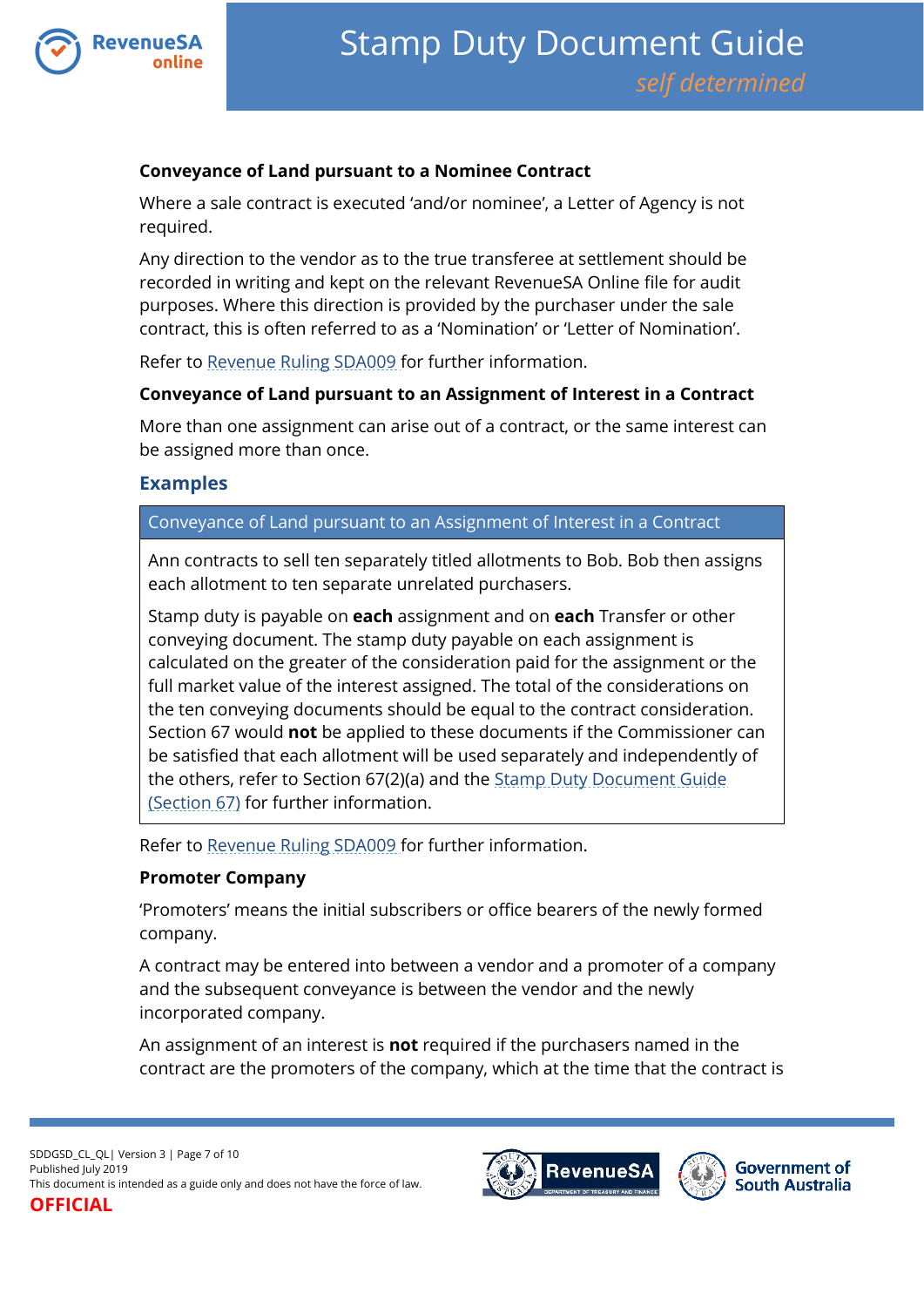

entered into is in the process of incorporation, and that company subsequently takes title.

#### **Purchase Price Amendment**

A contract may include as a special condition the right for the parties to amend the purchase price in certain circumstances, for example, early settlement or land subject to survey. The stamp duty is calculated on the amended consideration. If the purchaser agrees to pay the agents sale commission, this is added to the consideration for stamp duty purposes.

### **Examples**

Conveyance of Qualifying Land – Full Interest – Arm's Length

Jim sells Qualifying land to Ann for \$750 000. Jim is unrelated to Ann and the contract has been negotiated at arm's length through a land agent.

This is a *bona fide* arm's length transaction, therefore, pursuant to Section 60A(2), the consideration is accepted as the market value of the land. The stamp duty is calculated on \$750 000 and the relevant reduction applied.

### Conveyance of Qualifying Land – Full Interest – Arm's Length

Jim gifts Qualifying Land to his sister Ann with a value of \$750 000

A suitably qualified valuer has advised that the market value of the land is \$750 000.

The value is accepted as the market value of the land.

The stamp duty is calculated on \$750 000 and the relevant reduction applied.

## Conveyance of Qualifying Land – Fractional Interest – Related Parties

Bob and Helen (vendors) sell a half interest in Qualifying Land to Kate and Tim (purchasers) for \$600 000 via a contract for the sale and purchase of the land. The vendors are related to the purchasers. A suitably qualified valuer has advised that the market value of the interest being transferred is \$650 000.

As the market value is **greater** than the consideration, stamp duty is calculated on the market value of \$650 000 and the relevant reduction applied.

Conveyance of Qualifying Land – Fractional Interest – Related Parties



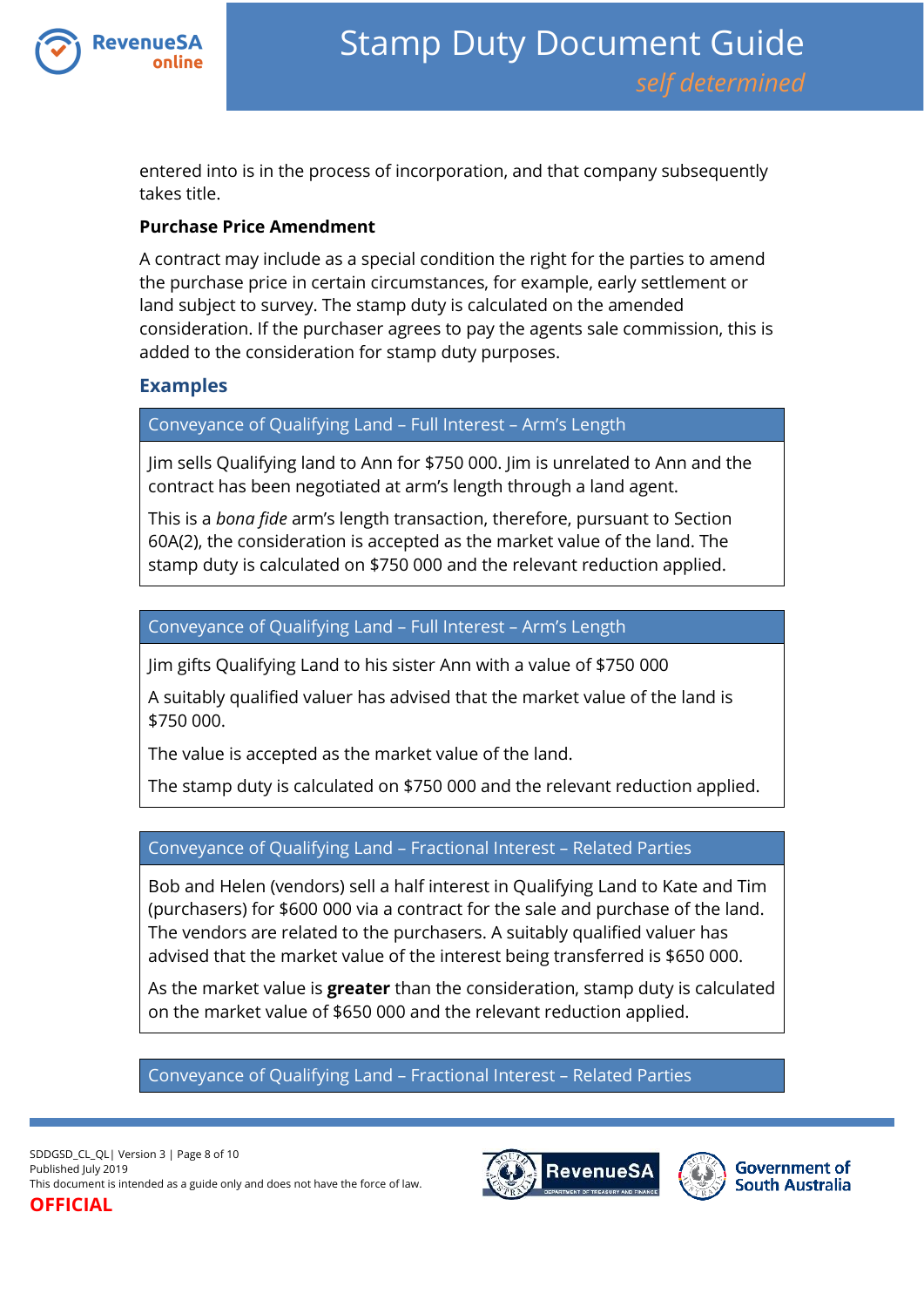

Bob and Helen wish to convey a half interest in Qualifying Land to Kate and Tim. The conveyance is pursuant to a Deed of Gift.

The market value of the interest being conveyed is \$650 000. The stamp duty is calculated on the market value of \$650 000 and the relevant reduction applied.

Conveyance of Qualifying Land and Residential Land – cannot be selfdetermined on RevenueSA Online

Bob and Helen convey their interest in two Certificate of Titles on one Transfer. One Certificate of Title has a Land Use Code of Residential, the other Certificate of Title has a Land Use Code of Commercial (which is qualifying land).

The total consideration in the contact is \$2 200 000 and this is apportioned \$1 000 000 for the Qualifying Land and \$1 200 000 for the residential land.

Pursuant to Section 67(5), duty is calculated as follows:

| Residential Land consideration<br>Qualifying Land consideration<br>Total consideration |                         | \$1 200 000<br>\$1 000 000<br>\$2 200 000<br>(duty is \$114 830) |
|----------------------------------------------------------------------------------------|-------------------------|------------------------------------------------------------------|
| Section 67(5) duty calculation for residential land is:                                |                         |                                                                  |
| $1200000 \times 114830 = $62634.55$<br>2 200 000<br>1                                  |                         |                                                                  |
| Duty on the residential consideration is \$62 634.55.                                  |                         |                                                                  |
| Section 67(5) duty calculation for qualifying land is:                                 |                         |                                                                  |
| $1000000 \times 114830 = $52195.45$<br>2 200 000                                       |                         |                                                                  |
| The relevant Stamp Duty is applied:                                                    |                         |                                                                  |
| <b>Date of Contract</b>                                                                | <b>Reduction Amount</b> | <b>Stamp Duty Payable</b>                                        |
| Before 7 December 2015                                                                 | Nil                     | \$52 195.45                                                      |
| 7 December 2015 - 30 June 2017                                                         | \$17 398.48 (1/3)       | \$34 796.67                                                      |
| 1 July 2017 - 30 June 2018                                                             | \$34 796.67 (2/3)       | \$17 398.48                                                      |
| From 1 July 2018                                                                       | \$52 195.45 (full)      | nil                                                              |

SDDGSD\_CL\_QL| Version 3 | Page 9 of 10 Published July 2019 This document is intended as a guide only and does not have the force of law.

**OFFICIAL**